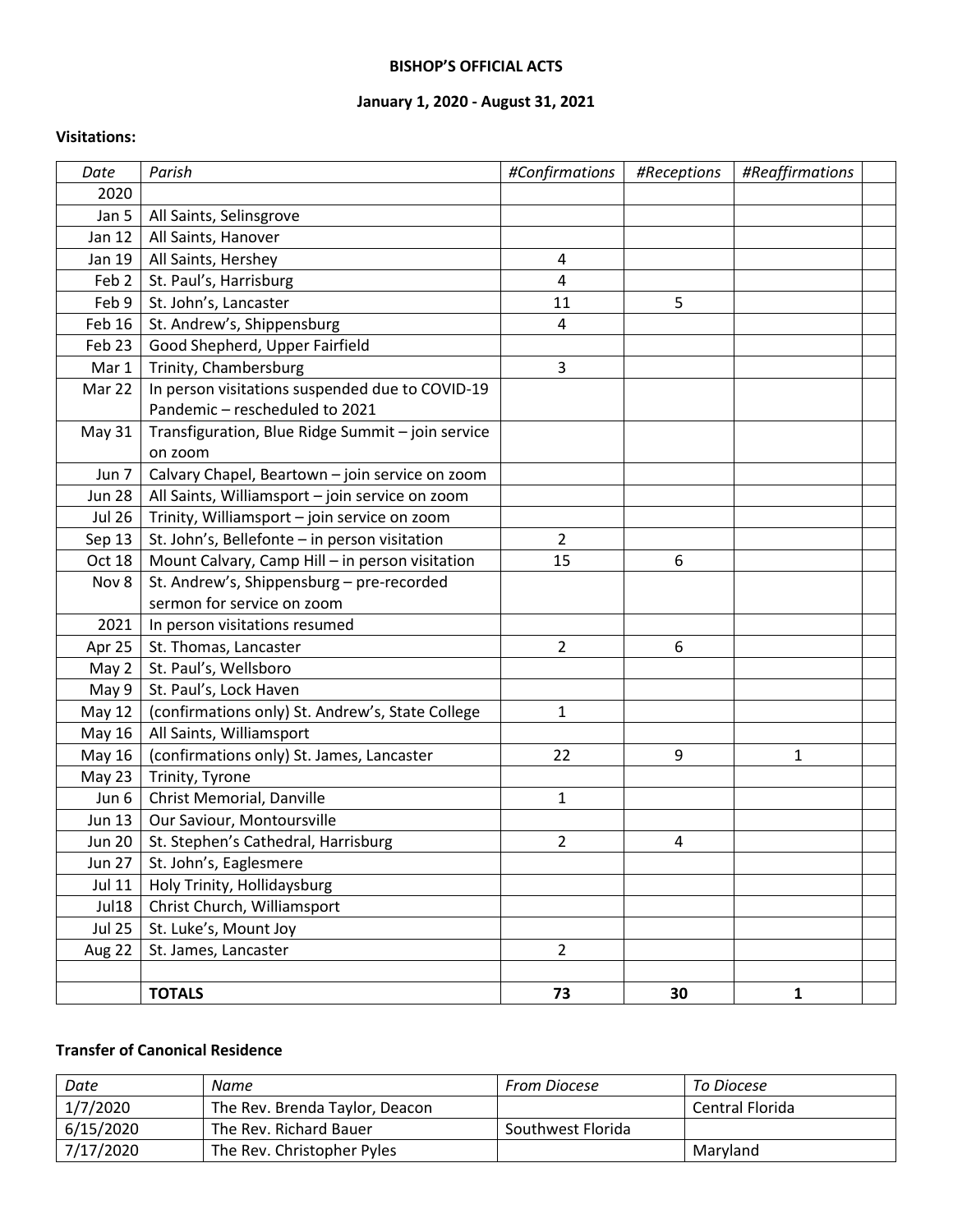| 8/11/2020 | The Rev. Cn. Christopher Streeter   | Rochester |               |
|-----------|-------------------------------------|-----------|---------------|
| 6/24/2021 | The Rev. Anjel Scarborough          | Maryland  |               |
| 6/24/2021 | The Rev. Stuart Scarborough, Deacon | Maryland  |               |
| 7/21/2021 | The Rev. Rowena MacGregor           |           | Southern Ohio |
|           |                                     |           |               |

# **License to Officiate in the Diocese of Central Pennsylvania**

| Date     | <b>Name</b>                   | Diocese of Canonical Residence |
|----------|-------------------------------|--------------------------------|
| 1/1/2020 | The Rev. Ingrid Andersen      | Natal, South Africa            |
|          | The Rev. Jeffrey Bassette     | <b>ELCA</b>                    |
|          | The Rev. Patricia Dickson     | Virginia                       |
|          | The Rev. Howard Kempsell      | Virginia                       |
|          | The Rev. Robert McKay         | <b>NW PA</b>                   |
|          | The Rev. Glenn Miller         | <b>ELCA</b>                    |
|          | The Rev. Peter Mwaura         | Mount Kenya South              |
|          | The Rev. Cn. Roberg Schiesler | W. Michigan                    |
|          | The Rev Barbara Seras         | Maryland                       |
|          | The Rev. Dolores Smith        | Bethlehem                      |
|          | The Rev. Phillip Snyder       | <b>Central NY</b>              |
|          | The Rev. Melissa Wilcox       | Milwaukee                      |
| 1/1/2021 | The Rev. Ingrid Andersen      | Natal, South Africa            |
|          | The Rev. Jeffrey Bassette     | <b>ELCA</b>                    |
|          | The Rev. Patricia Dickson     | Virginia                       |
|          | The Rev. Thomas Gramley       | Rochester                      |
|          | The Rev. Howard Kempsell      | Virginia                       |
|          | The Rev. Allison St. Louis    | Connecticut                    |
|          | The Rev. Matthey MacDougal    | <b>NW PA</b>                   |
|          | The Rev. Robert McKay         | <b>NW PA</b>                   |
|          | The Rev. Glenn Miller         | <b>ELCA</b>                    |
|          | The Rev. Peter Mwaura         | Mount Kenya South              |
|          | The Rev. James Rinehart       | Bethlehem                      |
|          | The Rev. Cn. Roberg Schiesler | W. Michigan                    |
|          | The Rev Barbara Seras         | Maryland                       |
|          | The Rev. Dolores Smith        | Bethlehem                      |
|          | The Rev. Phillip Snyder       | <b>Central NY</b>              |
|          | The Rev. Melissa Wilcox       | Milwaukee                      |
|          |                               |                                |

## **Recommendation to Standing Committee for Postulants/Candidates/Ordinands**

| Name                   | Date Made Postulant | Date Made Candidate | Date Made Ordinand           |
|------------------------|---------------------|---------------------|------------------------------|
| Martha Ambrose         | 7/13/2021           |                     |                              |
| Kevin Barron           |                     | 5/8/2020            | 2/2/2021 (transitional dcn)  |
| Allison Carnahan       |                     | 6/2/2020            | 12/8/2020 (transitional dcn) |
|                        |                     |                     | 7/6/2021 (priesthood)        |
| <b>Ted Christopher</b> |                     | 10/6/2020           |                              |
| Martha Harris          |                     | 6/2/2021            |                              |
| Kathy Hettinga         | 6/8/2021            |                     |                              |
| Kevin Lowe             | 12/8/2020           |                     |                              |
| <b>Bradley Mattson</b> |                     | 2/2/2021            |                              |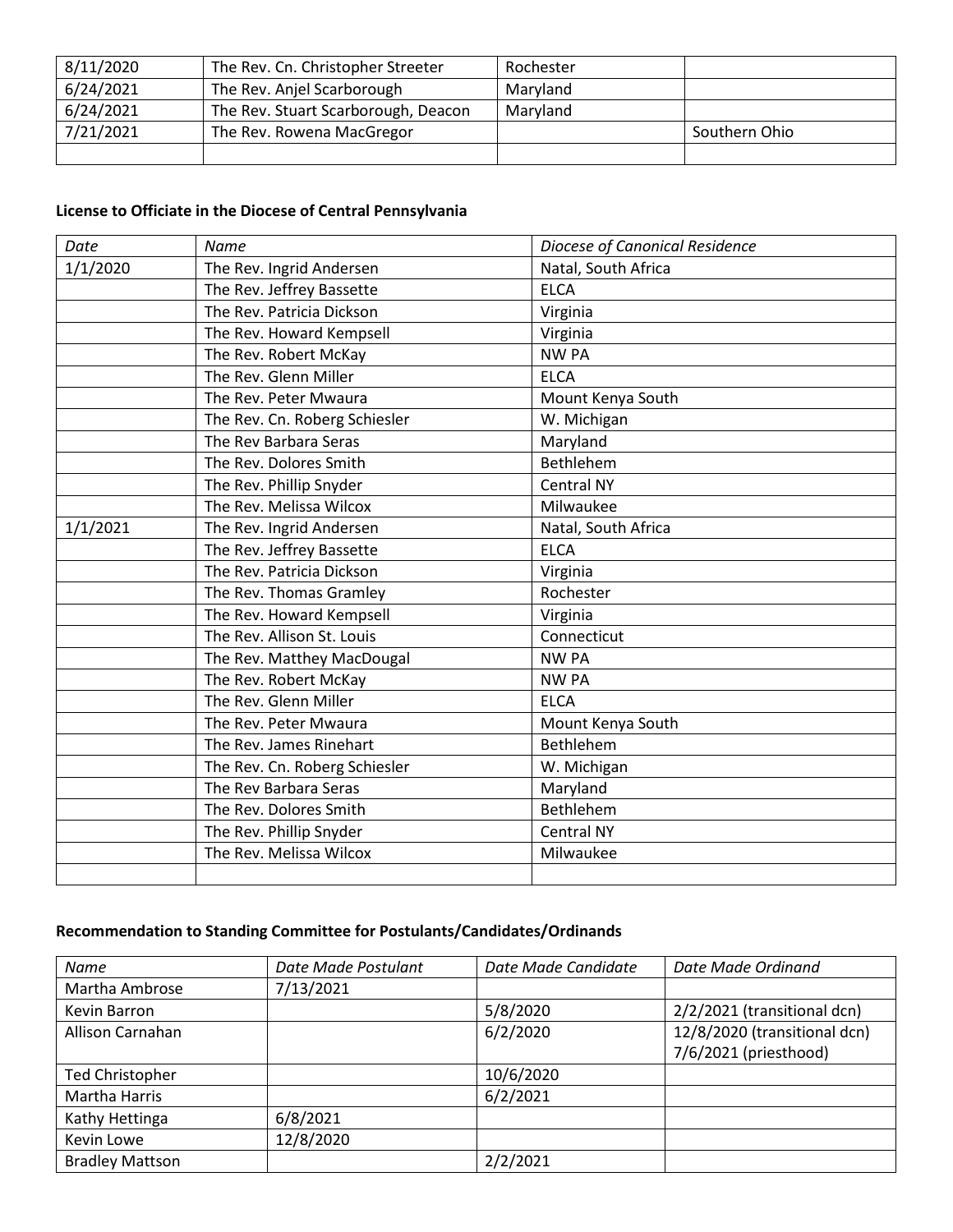| Alyssa Pasternak-Post |            | 4/7/2020 |  |
|-----------------------|------------|----------|--|
| <b>Chloe Selles</b>   | 3/9/2021   |          |  |
| Ryan Tobin            | 11/10/2020 |          |  |
| Jennifer Trenary      | 11/19/2020 |          |  |
| Lisa Work             | 10/13/2020 |          |  |

# **Ordinations** (ordinations were conducted via livestream, with minimal participants in person)

| Name                   | Ordination to Diaconate       | Ordination to Priesthood |
|------------------------|-------------------------------|--------------------------|
| <b>Stacey Catigano</b> | 9/26/2020 (vocational deacon) |                          |
| Allison Carnahan       | 1/9/2021                      | 8/21/2021                |
| Kevin Barron           | 4/24/2021                     |                          |
|                        |                               |                          |
|                        |                               |                          |

# **Re-Marriage Approvals**

| Date of  | Applicant 1   | Applicant 2         | Clergy        | Parish               | Date of  |
|----------|---------------|---------------------|---------------|----------------------|----------|
| Approval |               |                     |               |                      | Marriage |
| 1/15/21  | Monica Walton | Ken Howard          | Shayna Watson | St. James, Lancaster | 1/17/21  |
| 3/10/21  | Cody Carlson  | Madeline Jenkins    | William Lutz  | St. Andrew's, York   | 5/22/21  |
| 6/3/21   | Dawn Cain     | <b>Chris Fickes</b> | Rebecca Myers | Nativity, Newport    | 8/28/21  |
|          |               |                     |               |                      |          |

### **Diocesan and Ecumenical**

| Date                          | Event                                                   | Location                                  |
|-------------------------------|---------------------------------------------------------|-------------------------------------------|
| 1 <sup>st</sup> Tuesday of    | <b>Standing Committee meetings</b>                      |                                           |
| each month                    |                                                         |                                           |
| 2 <sup>nd</sup> Tuesday of    | Commission on Ministry meetings                         |                                           |
| each month                    |                                                         |                                           |
| Thursdays of                  | Clergy Council meetings by convocation: wk 1 Altoona,   |                                           |
| every other                   | wk 2 Southern & Lancaster, wk 3 Northern Tier & West    |                                           |
| month                         | Branch, wk 4 Susquehanna & Harrisburg                   |                                           |
| Monthly in 2020               | Episcopal Home Board meetings (until Home was closed)   | Shippensburg                              |
| Monthly                       | <b>Finance Committee meetings</b>                       | Harrisburg                                |
| Quarterly                     | <b>Council of Trustees meeting</b>                      | In person: All Saints, Selinsgrove or St. |
|                               |                                                         | Paul's Harrisburg. Online by Zoom         |
|                               |                                                         | during pandemic                           |
| 2 <sup>nd</sup> Fridays every | Host lunch meetings for retired clergy                  | Online                                    |
| other month                   |                                                         |                                           |
| 1/11/2020                     | <b>COM Retreat</b>                                      | St. Stephen's Cathedral, Harrisburg       |
| 1/20/2020                     | Attend MLK Celebration event hosted by Christian        | First Christian Church (Disciples of      |
|                               | <b>Churches United</b>                                  | Christ) Lemoyne                           |
| 1/18/2020                     | Attend Episcopalians Against Racism meeting             | Nativity, Newport                         |
| 1/21/2020                     | LARC Bishops gathering                                  | Harrisburg                                |
| 2/6/2020                      | Attend celebration of partnership of SSFM and Lancaster | Lancaster                                 |
|                               | Theological Seminary, Lancaster                         |                                           |
| 2/8/2020                      | <b>Council of Trustees Retreat</b>                      | All Saints, Selinsgrove                   |
| $2/14 - 2/15/2020$            | Happening                                               | Camp Mount Luther                         |
| 2/26/2020                     | Ash Wednesday "Ashes to Go" & Ash Wednesday service     | Harrisburg                                |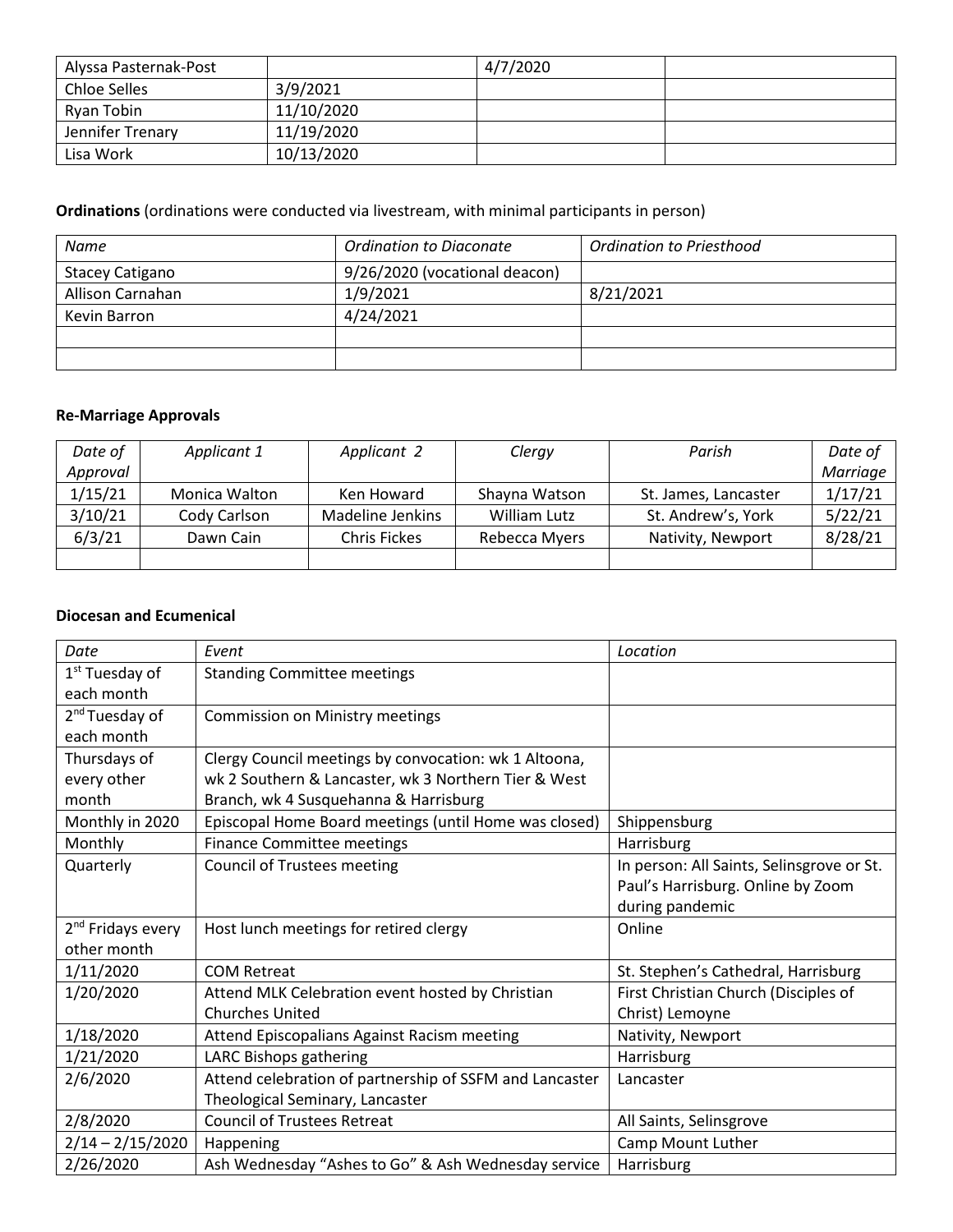| 2/27-28/2020     | Attend Women Clergy Retreat                                                            | <b>Bald Eagle State Park</b>        |
|------------------|----------------------------------------------------------------------------------------|-------------------------------------|
| 2/29/2020        | <b>Absalom Jones Celebration</b>                                                       | St. Stephen's Cathedral, Harrisburg |
| 3/21/2020        | Host first of regular weekly Zoom meetings with Clergy<br>during pandemic lockdowns    | Online                              |
| 3/27/2020        | Broadcast first of weekly Friday Communication videos<br>to Diocese                    | Online                              |
| 3/31/2020        | Attend gathering of Province III Bishops                                               | Zoom                                |
| 5/6/2020         | Host online Community Prayer Circle for Bishop out of                                  | Online                              |
|                  | the Box (BOTB)                                                                         |                                     |
| 6/9/2020         | <b>Harrisburg Spring Convocation Meeting</b>                                           | All Saints, Hershey                 |
| 6/10/2020        | <b>Lancaster Spring Convocation Meeting</b>                                            | St. Thomas, Lancaster               |
| 6/11/2020        | Susquehanna Spring Convocation Meeting                                                 | St. Paul's, Bloomsburg              |
| 6/16/2020        | Northern Tier Spring Convocation Meeting                                               | St. James, Mansfield                |
| 6/18/2020        | Altoona Spring Convocation Meeting                                                     | Holy Trinity, Hollidaysburg         |
| 6/23/2020        | <b>West Branch Spring Convocation Meeting</b>                                          | Christ Church, Williamsport         |
| 6/24/2020        | Southern Spring Convocation Meeting                                                    | All Saints, Hanover                 |
| 6/26/2020        | Officiate at funeral of The Rev. Richard Cohoon                                        | St. Mary's, Waynesboro              |
| 7/2,9,16,23      | Host online "Faith Seeking Understanding: Honest<br>Conversations About Race" for BOTB | Online                              |
| 7/6/2020         | Host online "Fishbowl" event for Young Adults                                          | Online                              |
| 7/22,            | Host Shaped by Faith Summer Webinars                                                   | Online                              |
|                  | Officiate at the funeral of The Rev. Sudheer Tiwari                                    |                                     |
| 7/25/2020        |                                                                                        | Elizabethtown                       |
| 9/9/2020         | Harrisburg Fall Convocation meeting                                                    | Online                              |
| 9/10/2020        | Altoona Fall Convocation meeting                                                       | Online                              |
| 9/15/2020        | Northern Tier Fall Convocation meeting                                                 | Online                              |
| 9/16/2020        | Lancaster Fall Convocation meeting                                                     | Online                              |
| 9/17/2020        | Southern Convocation meeting                                                           | Online                              |
| 9/19/2020        | Officiate at funeral of The Rev. Thomas Joyce                                          | Lancaster                           |
| 10/6/2020        | Susquehanna Fall Convocation meeting                                                   | Online                              |
| 10/7/2020        | West Branch Fall Convocation meeting                                                   | Online                              |
| 10/8,15,21       | Host online drop in time for BOTB                                                      | Online                              |
| 10/17/2020       | Host Annual Diocesan Convention                                                        | Online by Zoom                      |
| 10/24/2020       | Attend funeral of the Rev. Derald Stump                                                |                                     |
| 10/26/2020       | Attend Province III Synod                                                              | Online                              |
| 10/31/2020       | <b>ECW Annual Meeting</b>                                                              |                                     |
| 11/7/2020        | Host Deacons' Annual Retreat                                                           | Online                              |
| 11/10/2020       | Host Open House for clergy and families re:<br>confirmations                           | Online                              |
| 11/24/2020       | <b>Host Hour of Gratitude</b>                                                          | Online                              |
| 1/18/2021        | Attend MLK Celebration hosted by Christian Churches<br>United                          | Online                              |
| 1/20/2021        | Attend Pennsylvania United for Gun Safety Event                                        | Online                              |
| 1/23/2021        | <b>COM Retreat</b>                                                                     | Online                              |
| 1/26, 2/2, 9, 16 | Host Bishop Scanlan's call to the powerful practice of                                 | Online                              |
|                  | prayer                                                                                 |                                     |
| 1/27, 2/3, 10    | Co-host COM discussion "Where do I fit in the dream of<br>God?"                        | FaceBook                            |
| 1/30/2021        | Officiate at the funeral of The Rev. Canon Stephen Casey                               | St. Edward's, Lancaster             |
| 2/13/2021        | Absalom Jones services & UBE George Love Youth                                         | Online                              |
|                  | Awards                                                                                 |                                     |
| 2/18/2021        | Host Clergy Day                                                                        | Online                              |